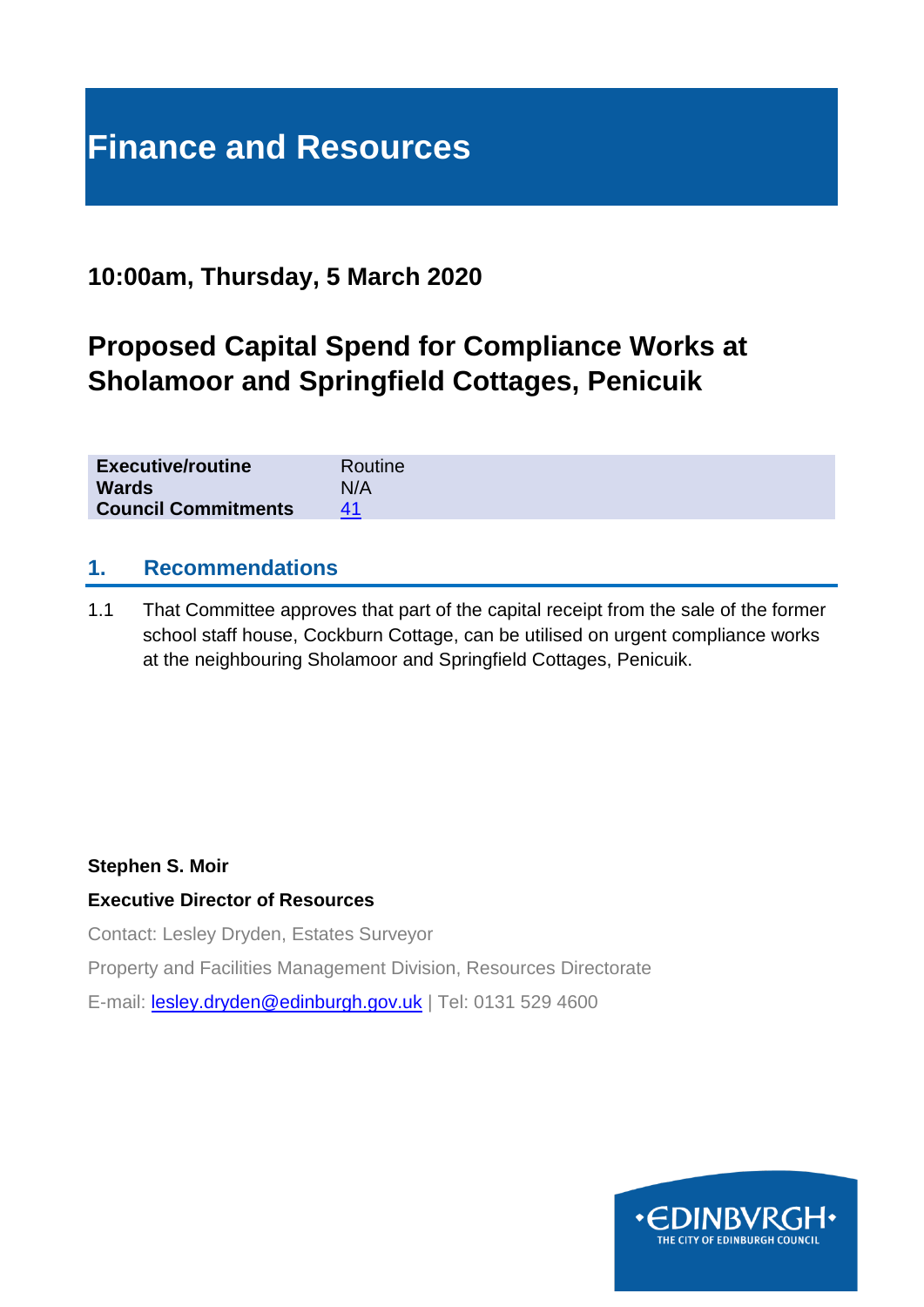# **Finance and Resources Committee**

# **Proposed Capital Spend for Compliance Works at Sholamoor and Springfield Cottages, Penicuik**

#### **2. Executive Summary**

- 2.1 The Council owns two former staff houses next to the former City of Edinburgh Council run, Wellington School, near Penicuik. A third house was sold in June 2019.
- 2.2 Both of the remaining houses do not comply with the Scottish Housing Quality Standard and are in need of essential upgrade maintenance. The houses are occupied by the tenants on Scottish Secure Tenancies.
- 2.3 This report seeks approval to utilised part of the capital receipt, from the sale of the third house, to fund upgrade works to the other two properties.

## **3. Background**

- 3.1 The former Wellington School was originally established by the Scottish Office and transferred to the Edinburgh Council at local government reorganisation in 1996. Despite its location near Penicuik, most of the pupils originated from the Edinburgh area. The school is now closed and is in the process of being sold, generating a capital receipt of approximately £1m.
- 3.2 There are three former staff cottages (as shown on the attached plan) located near the former school as follows:
- 3.2.1 Sholamoor Cottage This is a detached 1930's three-bedroom dwelling, situated on large plot. It is occupied by an elderly couple, by way of a Scottish Secure Tenancy (SST). This type of tenancy means the occupier has security of tenure for life.
- 3.2.2 Springfield Cottage This is a smaller, terraced property which is also occupied under an SST.
- 3.2.3 Cockburn Cottage After this property became vacant, it was sold in June 2019 for £130,116. The property was in poor condition and was sold as a redevelopment plot.
- 3.3 The two cottages remaining in Council ownership are in poor condition with Sholamoor being particularly affected. The works for Sholamoor were tendered in 2014, however the works did not proceed due to lack of funding. A further condition report and tender documents were prepared in September 2019. The position,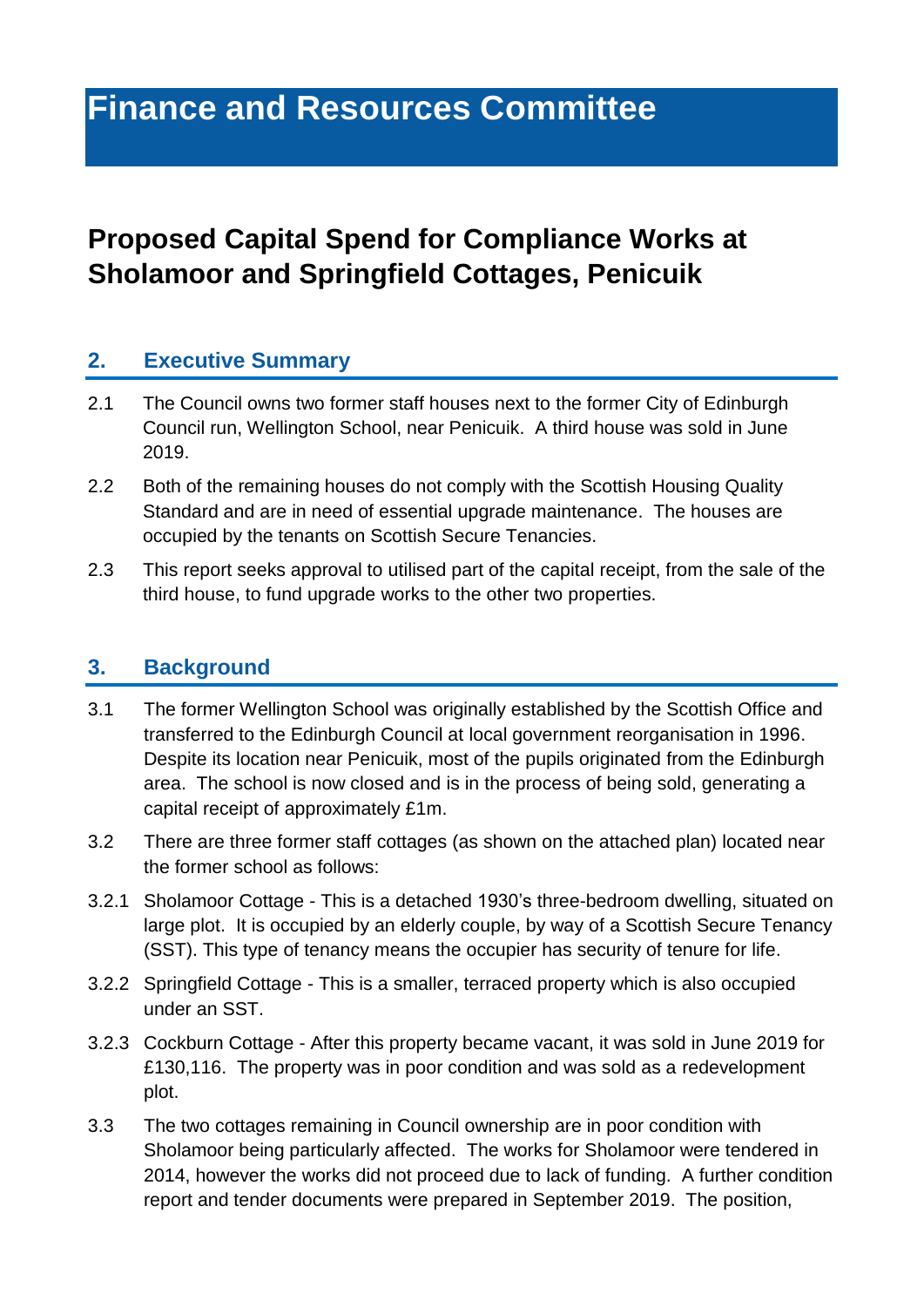especially for Sholamoor is now urgent with major issues identified including dry rot in the flooring.

- 3.4 The Housing Act 2004 stipulates a requirement for all Councils to bring residential dwellings up to the Scottish Government's Scottish Housing Quality Standard. The remaining former janitorial houses presently fail the Scottish Housing Quality Standard (SHQS) which means action is required.
- 3.5 In 2017, the Council approached Midlothian Council with a view to agreeing a transfer of the houses, however Midlothian Council were unwilling to accept them due to their poor state of repair.

## **4. Main report**

- 4.1 The works highlighted within the Scottish Housing Quality Standards report for Sholamoor are all classified as urgent essential upgrades. The estimated cost for these works is approximately £68,000.
- 4.2 An assessment is currently being undertaken of Springfield Cottage and the final cost is not yet available. Given this property is in better condition, it is anticipated that the costs will be lower than those for Sholamoor.
- 4.3 The Council is required to carry out the works and it is proposed that they are funded from the capital receipt generated from the sale of Cockburn Cottage.
- 4.4 As well as meeting the legal requirements under SHQS, undertaking the works will preserve the value of the assets.
- 4.5 Assuming all the works are undertaken, to a good standard, and the house is then maintained, Sholamoor could achieve a market value within the region of £325,000 once it becomes vacant. On a similar basis, i.e. in good condition, Springfield Cottage could achieve a market value within the region of £225,000.
- 4.6 Should no action be taken, and the properties fall into further disrepair, the market value would depreciate to a range of £90,000 - £125,000.

# **5. Next Steps**

- 5.1 If Committee approve the capital spend, the procurement process can commence immediately for Sholamoor using the tender documentation produced in September 2019.
- 5.2 Once the survey for Springfield Cottage, the next step is to identify the essential works, the estimated costs and to produce the necessary tender documents.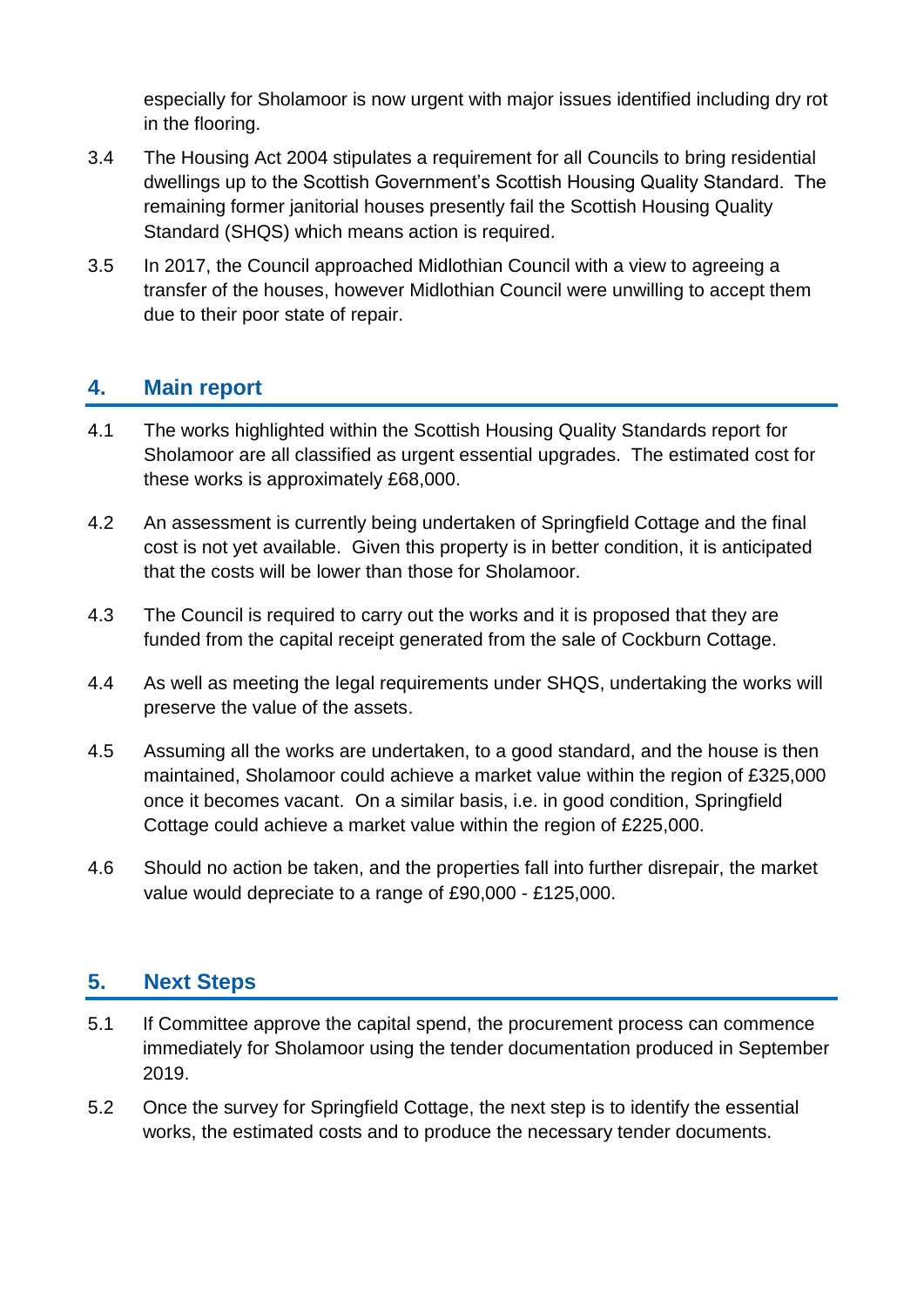# **6. Financial impact**

- 6.1 The proposal is to utilise part of the capital receipt from the sale of Cockburn Cottage to fund the works. The cost can be easily contained with that budget and by protecting the assets, a far higher capital receipt will be possible when the properties become vacant, which will significantly exceed the investment.
- 6.2 The properties produce a small revenue by way of rental income and it is proposed that this is used from future revenue repairs and maintenance until the properties are vacated.

# **7. Stakeholder/Community Impact**

- 7.1 Discussions are ongoing with the tenants, particularly around how they are accommodated in their homes while the works are underway.
- 7.2 The Integrated Impact Assessment (IIA) checklist has been completed and the outcome is that a full IIA is not required for this report. Undertaking these works will substantially enhance the quality of life for the tenants and improve the sustainability of these properties.

## **8. Background reading/external references**

8.1 N/A

## **9. Appendices**

9.1 Appendix 1 - Plan and Photographs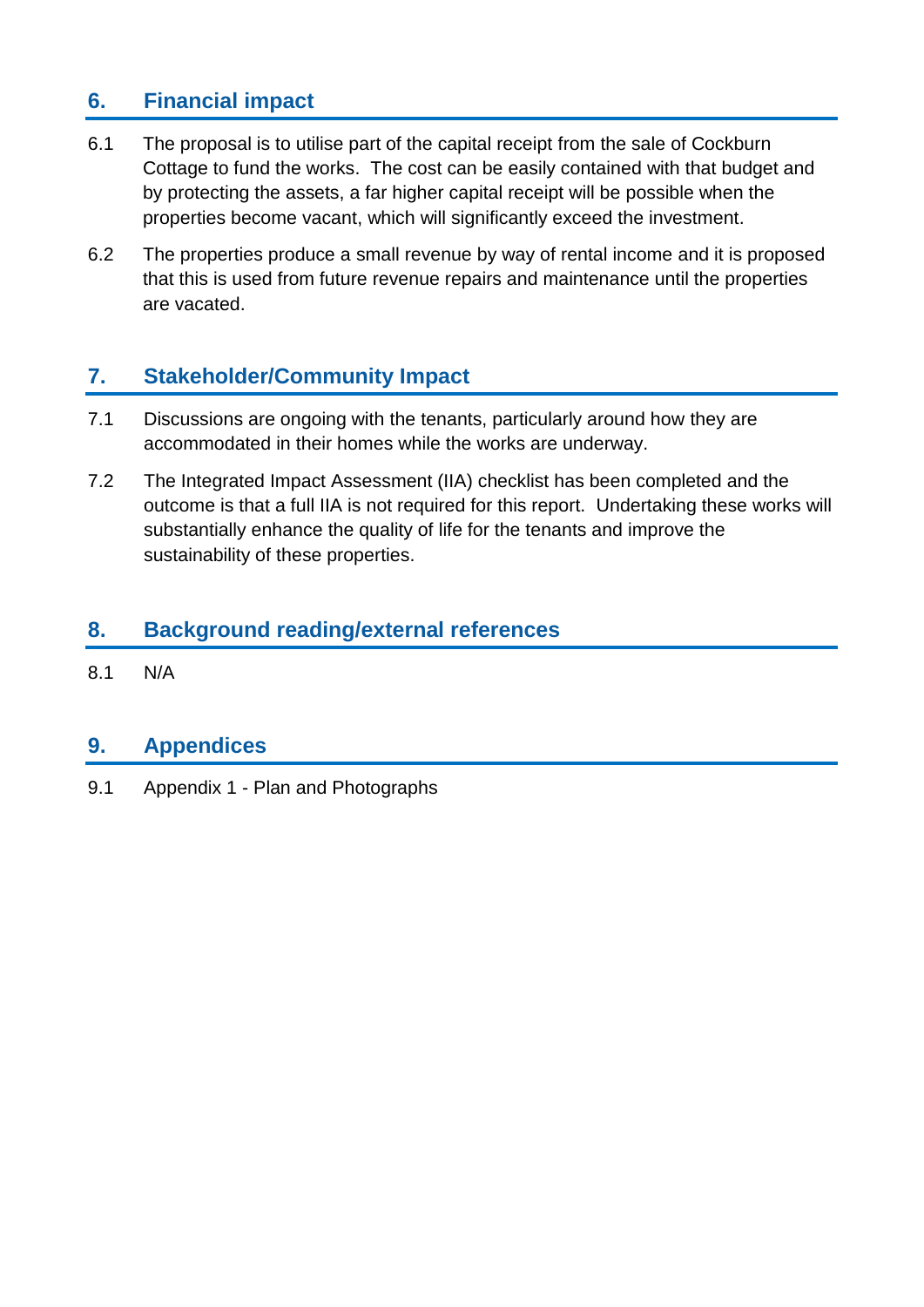